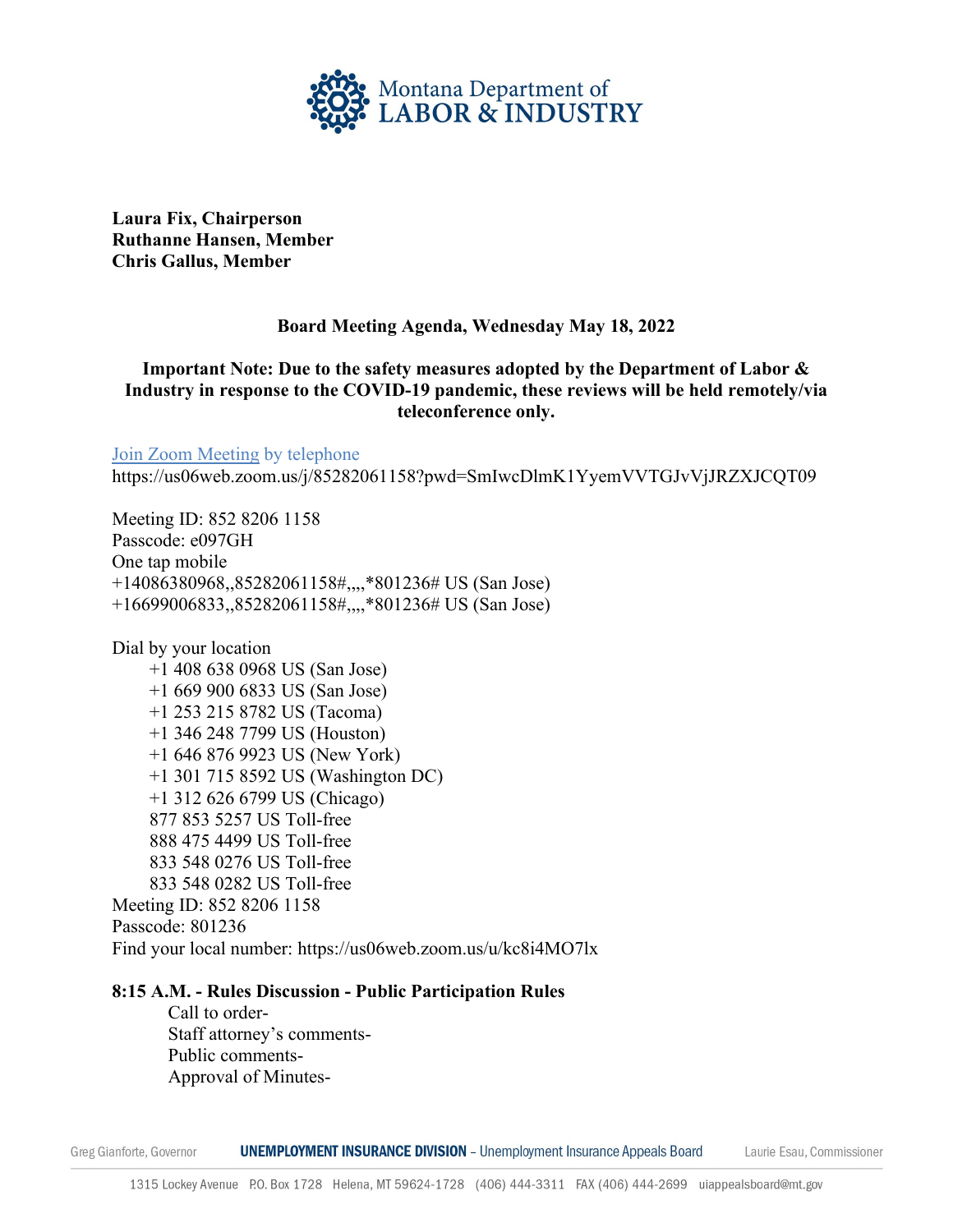

### **SCHEDULED REVIEWS**

#### **Between 8:30 A.M. to 9:00 A.M.**

**Case #** 2270-2021

**ISSUE 1:** Whether the appeal was timely filed or whether the appellant has good cause to delay filing the appeal as provided in *Montana Code Annotated* § 39-51-2402(3). (73 days late to OAH).

**ISSUE 2:** Whether the claimant is qualified to receive Pandemic Unemployment Assistance (PUA) benefits under Section 2102 of the CARES Act of 2020, Public Law 116-136.

#### **Between 9:00 A.M. to 10:00 A.M.**

**Case #** 1409-2022 **ISSUE:** Whether the claimant is disqualified to receive benefits due to a failure to apply for or accept suitable work without good cause, as provided in *Montana Code Annotated* § 39-51-2304.

**Case #** 1432-2022 **ISSUE 1:** Whether good cause exists for the UIAB to accept new evidence, under Administrative Rules Montana 24.7.312(2).

**ISSUE 2:** Whether the claimant was overpaid benefits, and in what amount, pursuant to *Montana Code Annotated* § 39-51-3206 and Administrative Rules Montana 24.11.1205.

**ISSUE 3:** Whether the claimant knowingly made a false statement or knowingly failed to disclose material facts in order to obtain or increase benefits and is therefore subject to a penalty under *Montana Code Annotated* § 39-51-3201.

**Case #** 1438-2022

**ISSUE:** Whether pandemic emergency unemployment compensation (PEUC) benefits are payable to the claimant pursuant to the CARES Act PEUC provision, Pub. L. No. 116-136 §  $2107(a)(2)$ .

**Between 10:00 A.M. to 11:00 A.M.** 

**Case #** 1500-2022

**ISSUE:** Whether the claimant is ineligible for benefits for failing to attend a mandatory reemployment and eligibility assessment as provided in *Montana Code Annotated* § 39-51- 2104(1),Administrative Rules Montana 24.11.471.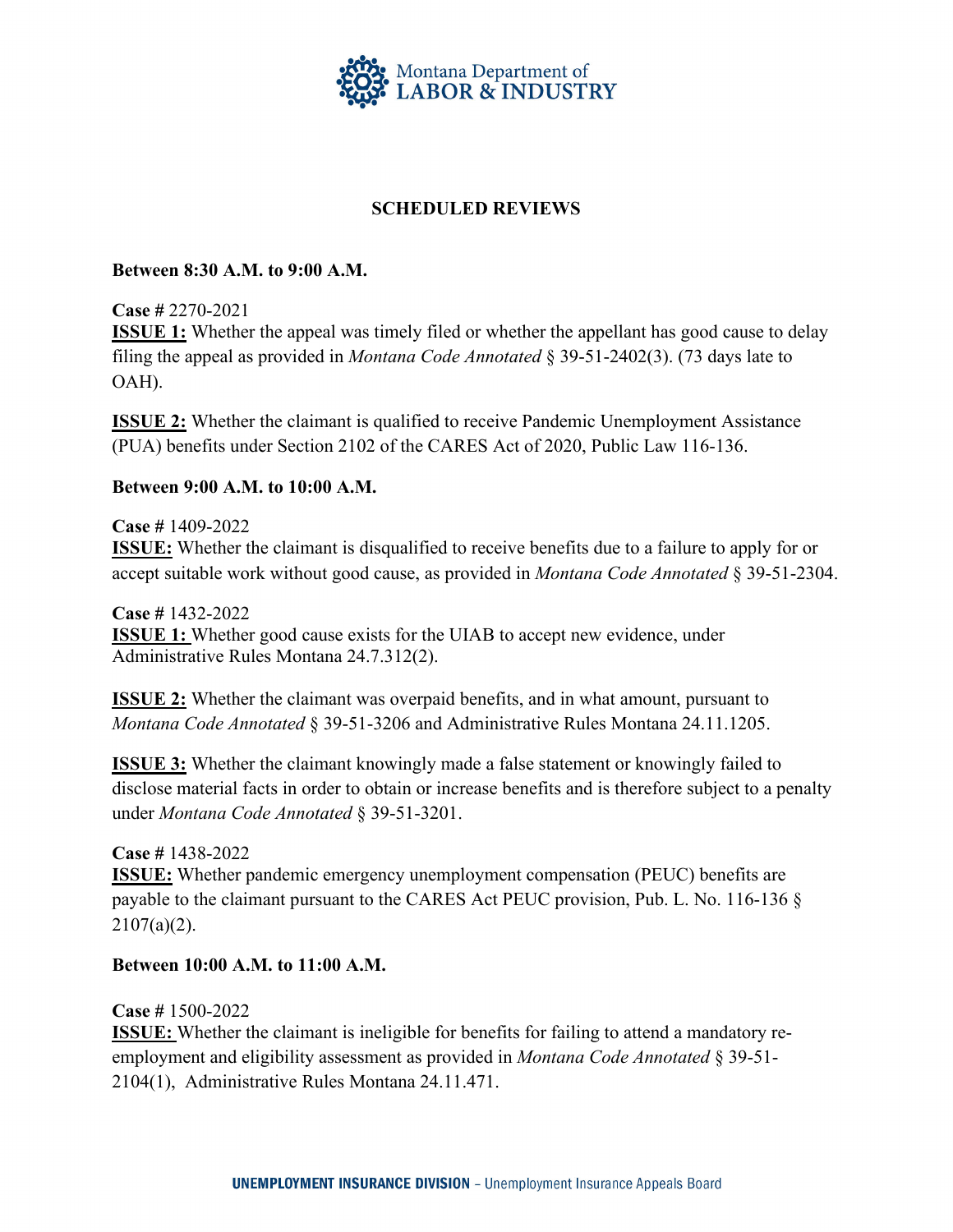

**Case #** 1492-2022

**ISSUE:** Whether the request for redetermination was timely filed or whether the appellant had good cause to delay filing the appeal as provided in *Montana Code Annotated* § 39-51-2402 (3). (7 days late).

# **Case #** 1454-2022 **ISSUE 1:** Whether there was good cause to accept new evidence, under Administrative Rules Montana 24.7.312(2).

**ISSUE 2:** Whether the appeal was timely filed or whether the appellant has good cause to delay filing the appeal as provided in *Montana Code Annotated* § 39-51-2402(3). (32 days late to OAH).

**ISSUE 3:** Whether the claimant knowingly made a false statement or knowingly failed to disclose material facts in order to obtain or increase benefits and is therefore subject to a penalty under *Montana Code Annotated* § 39-51-3201.

# **Between 11:00 A.M. to 12:00 P.M.**

**Case #** 1434-2022

**ISSUE:** Whether the claimant is qualified to receive benefits based upon the separation from employment as provided in *Montana Code Annotated* § 39-51-2302 (leaving work without good cause) or § 39-51-2303 (discharge for misconduct).

**Case #** 1489-2022

**ISSUE:** Whether the claimant is qualified to receive benefits based upon the separation from employment as provided in *Montana Code Annotated* § 39-51-2302 (leaving work without good cause) or § 39-51-2303 (discharge for misconduct).

**Case #** 2048-2021

**ISSUE 1:** Whether the appeal was timely filed or whether the appellant has good cause for untimely filing the appeal as provided in *Montana Code Annotated* § 39-51-2403. (247 days late to UIAB).

**ISSUE 2:** Whether the claimant is qualified to receive benefits based upon the separation from employment as provided in *Montana Code Annotated* § 39-51-2302 (leaving work without good cause) or § 39-51-2303 (discharge for misconduct).

# **Between 1:00 P.M. to 2:00 P.M.**

**Case #** 1477-2022 **ISSUE 1:** Whether good cause exists for the UIAB to accept new evidence, under Administrative Rules Montana 24.7.312(2).